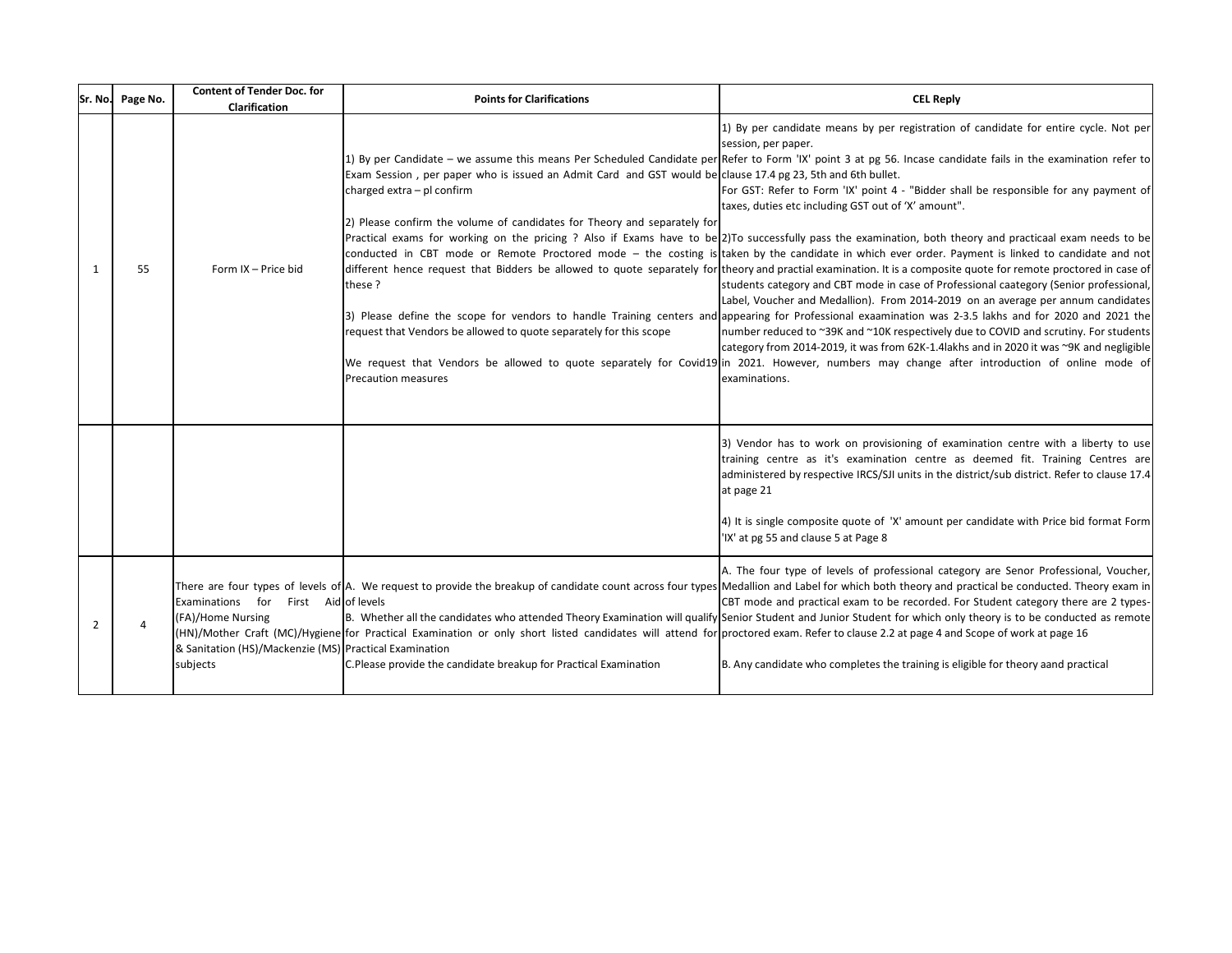| 3              | 17 | be provided by IRCS                                                                                                                             | A. We assume the content is developed in English and the translation to<br>other languages is done by CLIENT, Please confirm<br>B. We assume the content for all Test Papers and master keys will be the Vendor.<br>Questions will be of MCQ type for provided in required standard xls format Please confirm.<br>theory examinations, which will C.Please share number of questions per paper (min and max.)<br>D. Please confirm duration of exam min. and max for different exam change).<br>modules.<br>E.Please confirm language required for conducting the exam | A. Question and Answer keys will be provided in the language desired by the field.<br>Translation will be done by client/field unit<br>B. All Test Papers and master keys will be uploaded by NHQ login in the format given by<br>C. There is 1 Theory paper with 6 sections. In total there will be 25-30 questions (may<br>D. Duration of exam will be 1 hour (may change) excluding reading and orientation time<br>E. Language will be as per the field units decision and availability of question and answer<br>key from the field unit opting for regional language                                                                                                                                                                                                                                                                      |
|----------------|----|-------------------------------------------------------------------------------------------------------------------------------------------------|------------------------------------------------------------------------------------------------------------------------------------------------------------------------------------------------------------------------------------------------------------------------------------------------------------------------------------------------------------------------------------------------------------------------------------------------------------------------------------------------------------------------------------------------------------------------|-------------------------------------------------------------------------------------------------------------------------------------------------------------------------------------------------------------------------------------------------------------------------------------------------------------------------------------------------------------------------------------------------------------------------------------------------------------------------------------------------------------------------------------------------------------------------------------------------------------------------------------------------------------------------------------------------------------------------------------------------------------------------------------------------------------------------------------------------|
| $\overline{4}$ | 17 | <b>Practical Examination</b>                                                                                                                    | visiting center, kindly confirm.<br>suffice the requirement, kindly confirm.                                                                                                                                                                                                                                                                                                                                                                                                                                                                                           | Practical examination can be at training centre or examination centre depending on the<br>demand and availability which may vary case to case basis. Refer 17.1.ii at pg 17 of<br>Tendor. Also refer to clause 17.4 "In case of professional candidates at the training<br>B. Practical Examination will be online examination or candidates' will b centres, the Theory and Practical examination will be conducted preferably on the same<br>day at the centre where candidate is appearing for the examination. The invigilator for<br>A. If at center we assume performing video recording via CCTV should theory exam needs to be arranged by the Bidder/Vendor and the examiner for practical<br>examination shall be randomly selected by IRCS from the panel of examiners in that<br>area."<br>Video recording will suffice the purpose |
| 5              | 17 | There should be provision for rea<br>time monitoring of<br>some<br>randomly selected centers.                                                   | We assume instead of live streaming of CCTV, CCTV Camera with local<br>recording and live monitoring console for each center observer at each<br>venue will suffice. Please confirm.<br>Please note CCTV Surveillance with live streaming facility requires High<br>bandwidth and additional infrastructure (which is not available in many<br>locations) Enabling this would have a high cost impact which would have to<br>be borne by the client.<br>A. We request you to please relax the live streaming requirement due to<br>Logistical issues                   | Live streaming requirement is relaxed. Video recording will suffice the purpose                                                                                                                                                                                                                                                                                                                                                                                                                                                                                                                                                                                                                                                                                                                                                                 |
| 6              | 18 | Details of examiners and trainers<br>along with their educational and<br>ID proofs, that will be mapped to<br>respective State/UT and District. | A. What will be role of trainers in the whole examination process?<br>B. What all activities will need to be performed by trainer?<br>C. What provisions are required to be kept in different modules of software is in pre examination phase at Tender clause 17.3 page 18.<br>for Trainer?<br>What is the volume of trainers?                                                                                                                                                                                                                                        | Trainer will primarily be validating completion of training and eligibility to appear for<br>examination for each candidate so that examination portal opens for candidate. The<br>trainers will be marking his attendance and ensuring that the attendance is being<br>marked for the candidates. They donot have any role in examination process. Their role<br>Volume of trainers cannot be determined at this stage. Once the application is built and<br>training centres upload the details of trainers with certifcates and IDs, we will have<br>these figures. Currently since there is no central application for trainers registration, the<br>trainer details cannot be determined                                                                                                                                                   |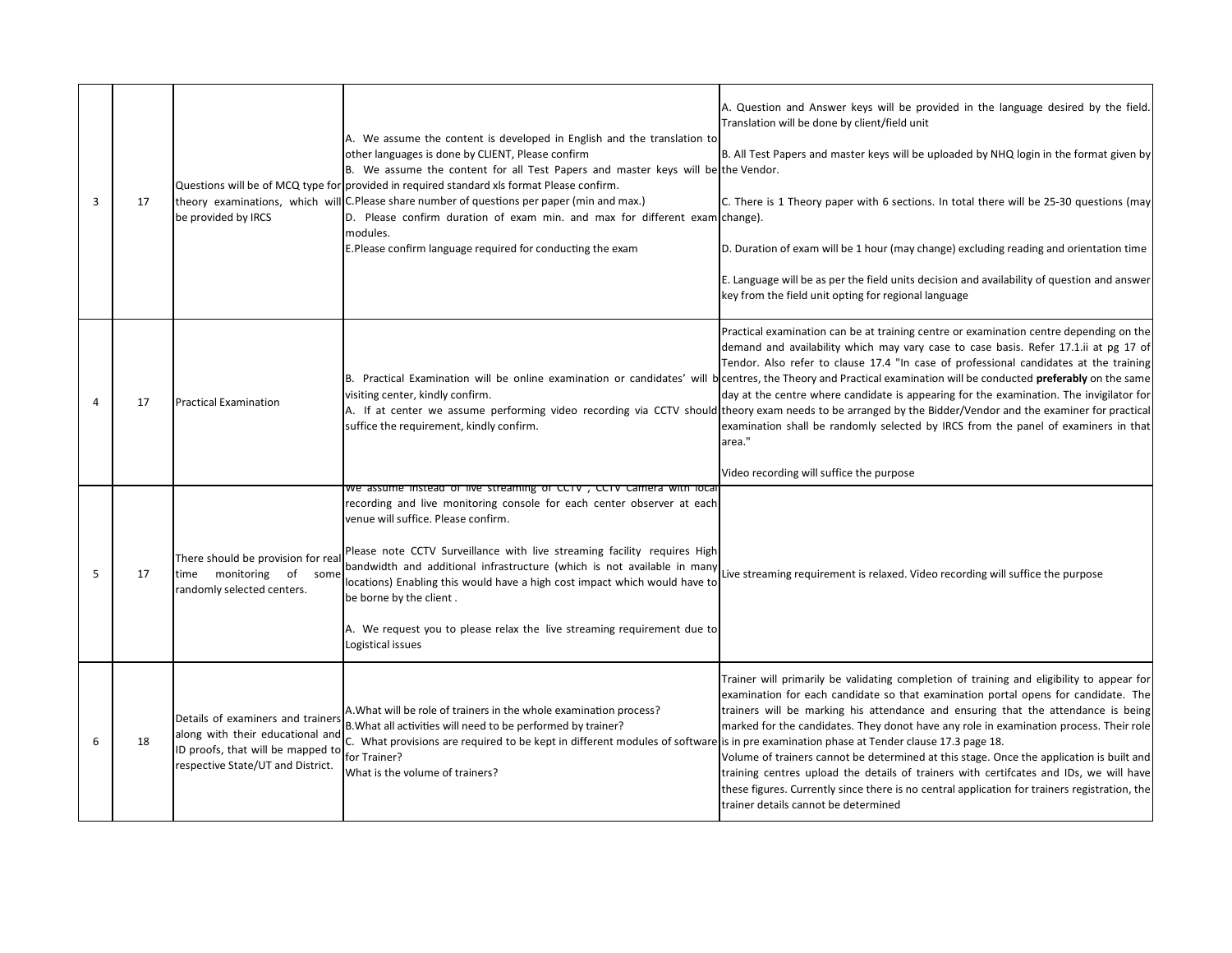| $\overline{7}$ | 18 | Provision<br>The<br>language.<br>to be edited by the moderators                   | A. We assume creation of complete question bank and then uploading only<br>final question bank in vendor software in pre-defined format will also suffice<br>the requirement, kindly confirm.<br>of translation of In System whether a question bank will be uploaded and system will be<br>Question Bank to any selected required to take required number of questions from bank randomly and<br>translated present it to candidate in this case each candidate may get different<br>questions should have a provision question in random order or a question paper will be uploaded in which<br>each candidate will be getting same questions but will be jumbled in<br>random order. | A. OK<br>B. Out of pool of question bank for a particular level, system randomly selects 25-30<br>questions for a particular examination instance. All the candidates in that batch gets<br>same set of questions but in different order.                                                                                                                                                     |
|----------------|----|-----------------------------------------------------------------------------------|-----------------------------------------------------------------------------------------------------------------------------------------------------------------------------------------------------------------------------------------------------------------------------------------------------------------------------------------------------------------------------------------------------------------------------------------------------------------------------------------------------------------------------------------------------------------------------------------------------------------------------------------------------------------------------------------|-----------------------------------------------------------------------------------------------------------------------------------------------------------------------------------------------------------------------------------------------------------------------------------------------------------------------------------------------------------------------------------------------|
| 8              | 19 | Training Center Dashboard<br>Training                                             | A.Kindly provide end to end scope of vendor with reference to Training.<br>training center during registration.<br>We assume that training process will be handled by client, kindly confirm                                                                                                                                                                                                                                                                                                                                                                                                                                                                                            | refer Tender clause 17.3 at page 19<br>B. We assume vendor's scope will be limited to providing provision to seledVendor needs to validate elgibility based on completion of training and attendance of<br>candidate in the training. Therfore, the application must allow generation of attendance<br>register and calculations of number of days of attendance to determine the eligibility |
| 9              | 19 | Candidate Registration at the<br>available training centers                       | A. Please confirm whether it is mandate that candidate can apply only<br>through available training centers or they can apply anywhere using his/her<br>personal computer/laptop.<br>B.Please confirm tentative go live date for the Online Application Portal<br>We assume duration of hosting in throughout the contract. Please confirm                                                                                                                                                                                                                                                                                                                                              | A. It is not mandatory for candidate to visit Training Centre for registration. Upon<br>payment of registration fee and uploading of documents, candidate gets Registration<br>ID. The registration fee is non refundable<br>B. Hosting is throughout the contract                                                                                                                            |
| 10             | 19 | of the Trainer                                                                    | of this process.                                                                                                                                                                                                                                                                                                                                                                                                                                                                                                                                                                                                                                                                        | Online Verification of Documents We request further clarity on this requirement, if possible end to end details The documents of the trainers (certificates and ID proofs) uploaded by training centre<br>needs to be validated by the district unit/State Centre in order to allocate trainer ID.                                                                                            |
| 11             | 20 | call centre from 9AM to 6PM the requirement. Please confirm.<br>(Monday-Saturday) | B. We assume the language of the helpdesk is English & Hindi will suffice<br>Please confirm the helpdesk number would be a standard landline helpdesk<br>number. Please confirm                                                                                                                                                                                                                                                                                                                                                                                                                                                                                                         | English and Hindi. Standard landline number                                                                                                                                                                                                                                                                                                                                                   |
| 12             | 20 | Track trainings through biometric<br>as trainers                                  | attendances of candidates as well We request further clarity on biometric attendances                                                                                                                                                                                                                                                                                                                                                                                                                                                                                                                                                                                                   | Attendance should be centrally captured and auto calculated for the eligibility of<br>examination.                                                                                                                                                                                                                                                                                            |
| 13             | 21 | Bidder/Vendor<br>shall provide<br>modules.                                        | suitable training to staff of the Which all module from the over all activities are expected to be performed<br>training centres for operating all by client/Training center etc staff, kindly provide details?                                                                                                                                                                                                                                                                                                                                                                                                                                                                         | Complete training of end to end process is required. There should be complete user<br>manual for each module and handholding be provided to the field units for operating<br>those modules                                                                                                                                                                                                    |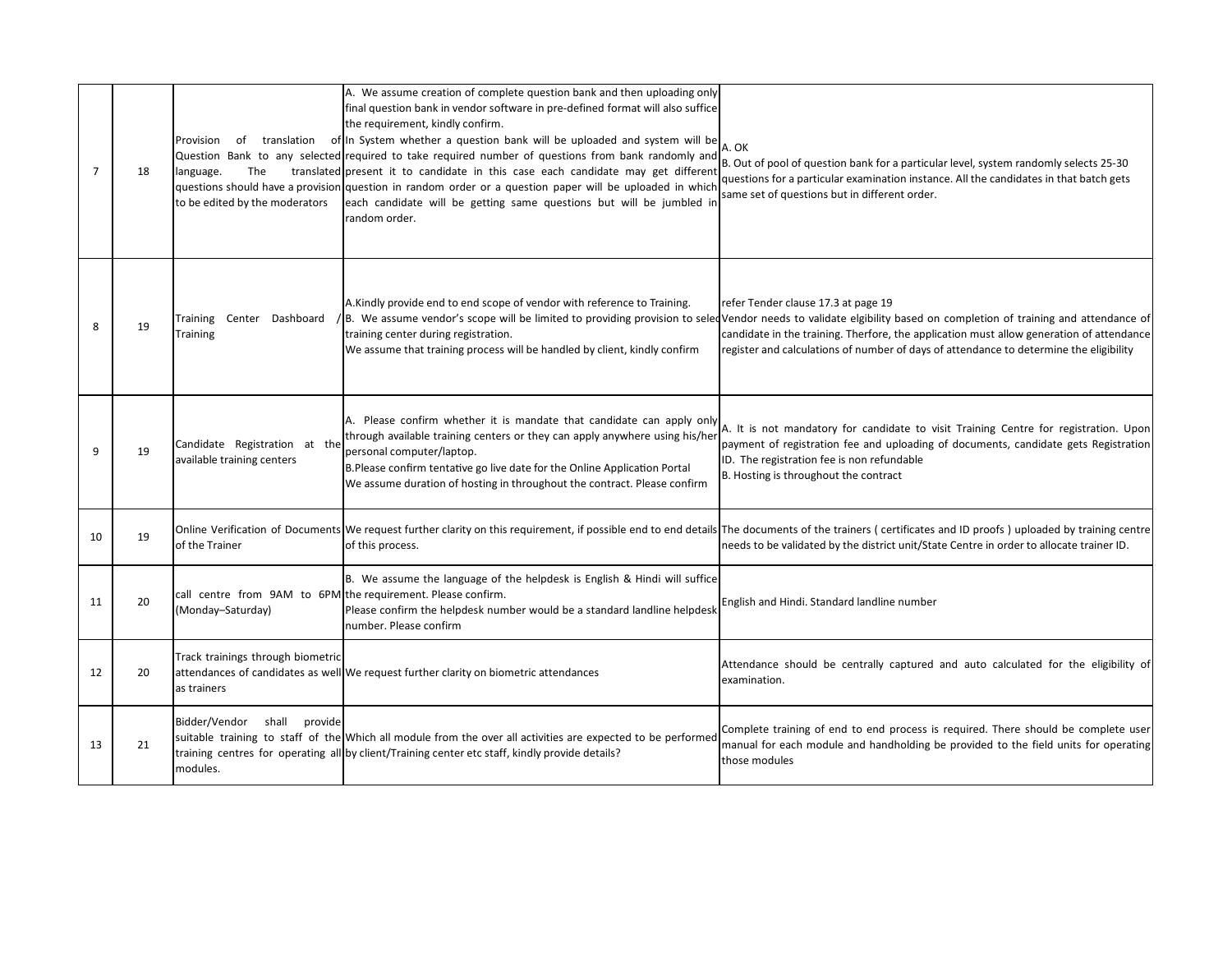| 14 | 21 | In case of corporate/industry<br>the State/District<br>employees,<br>conduct the<br>branches shall<br>examination process on<br>the<br>platform<br>provided<br>by<br>the<br>bidder/vendor                                                                                                  | B. We assume that examination will be conducted by vendor under the<br>managerial supervision of client, kindly confirm<br>We assume all the operational activities will be done by vendor                                                                                                                  | Confirmed                                                                                                                                                                                                                                                                                                                                                        |
|----|----|--------------------------------------------------------------------------------------------------------------------------------------------------------------------------------------------------------------------------------------------------------------------------------------------|-------------------------------------------------------------------------------------------------------------------------------------------------------------------------------------------------------------------------------------------------------------------------------------------------------------|------------------------------------------------------------------------------------------------------------------------------------------------------------------------------------------------------------------------------------------------------------------------------------------------------------------------------------------------------------------|
| 15 | 21 | The state/district branches will<br>add the training schedule through<br>Corporate/Industries/Factories<br>panel login and employees of<br>Corporate/Industries/Factories<br>shall be registered by the<br>state/district branches in the<br>application provided by the<br>bidder/vendor. | different activities those user and modules will be required to have.                                                                                                                                                                                                                                       | All modules of registration and examination are same. It's only the category of training<br>What all different types of users / modules will be required and what all centre which is changing from IRCS/SJI Centre to Corporate training. The manadatory<br>hours of training before being eleigible for examination changes in case of Corporate<br>trainings. |
| 16 | 21 | The bidder/vendor should have<br>automated biometric validation<br>during the course of examination<br>through examination software.                                                                                                                                                       |                                                                                                                                                                                                                                                                                                             | Do we need to verify biometric of the candidate at the time of examination. Biometrics of candidates needs to be validated both during training and examination                                                                                                                                                                                                  |
| 17 | 21 | in consultation with Red Cross<br>branch of that area.                                                                                                                                                                                                                                     | The examination centres list shall Do we have to select the regular venues for the examination or there is a<br>be finalized by the Bidder/Vendor separate requirement for the same.<br>Please confirm that Exam centers would be provided by Client or Vendor?                                             | Refer clause 17.4 at page 21                                                                                                                                                                                                                                                                                                                                     |
| 18 | 21 | The Bidder/Vendor shall deploy<br>examiner for theory exams at the<br>premises<br>of<br>Corporate/Industries/Factories&<br>shall arrange video recordings of<br>the practical exams at the<br>premises<br>of<br>Corporate/Industries/Factories.                                            | the<br>Need<br>check<br>system<br>configuration<br>to<br>of<br>the<br>Corporate/Industries/Factories for conducting the examination in their<br>premises.<br>If the configuration is not met then examination cannot be conducted at<br>their premises.                                                     | If system configuration doesn't match, vendor needs to provide the facility at their<br>premises according to the desired configuration                                                                                                                                                                                                                          |
| 19 | 22 | The system should ensure that<br>each question appears on the<br>candidate screen for a minimum<br>period of 30 secs.                                                                                                                                                                      | Do we have to show each question for 30 secs even if the candidate has<br>answered the question before that or can the candidate move to the other<br>question.<br>In our software the question does not change on the screen unless the<br>candidate clicks on next button (available below the question). | Flexibility to the candidate to go back and forth for the questions and answeres till the<br>time is over. Option 2 is acceptable                                                                                                                                                                                                                                |
| 20 | 22 | Capturing GPS location of the<br>Centres.                                                                                                                                                                                                                                                  | Kindly elaborate further on this requirement.                                                                                                                                                                                                                                                               | Long & Lat of each training centre be captured                                                                                                                                                                                                                                                                                                                   |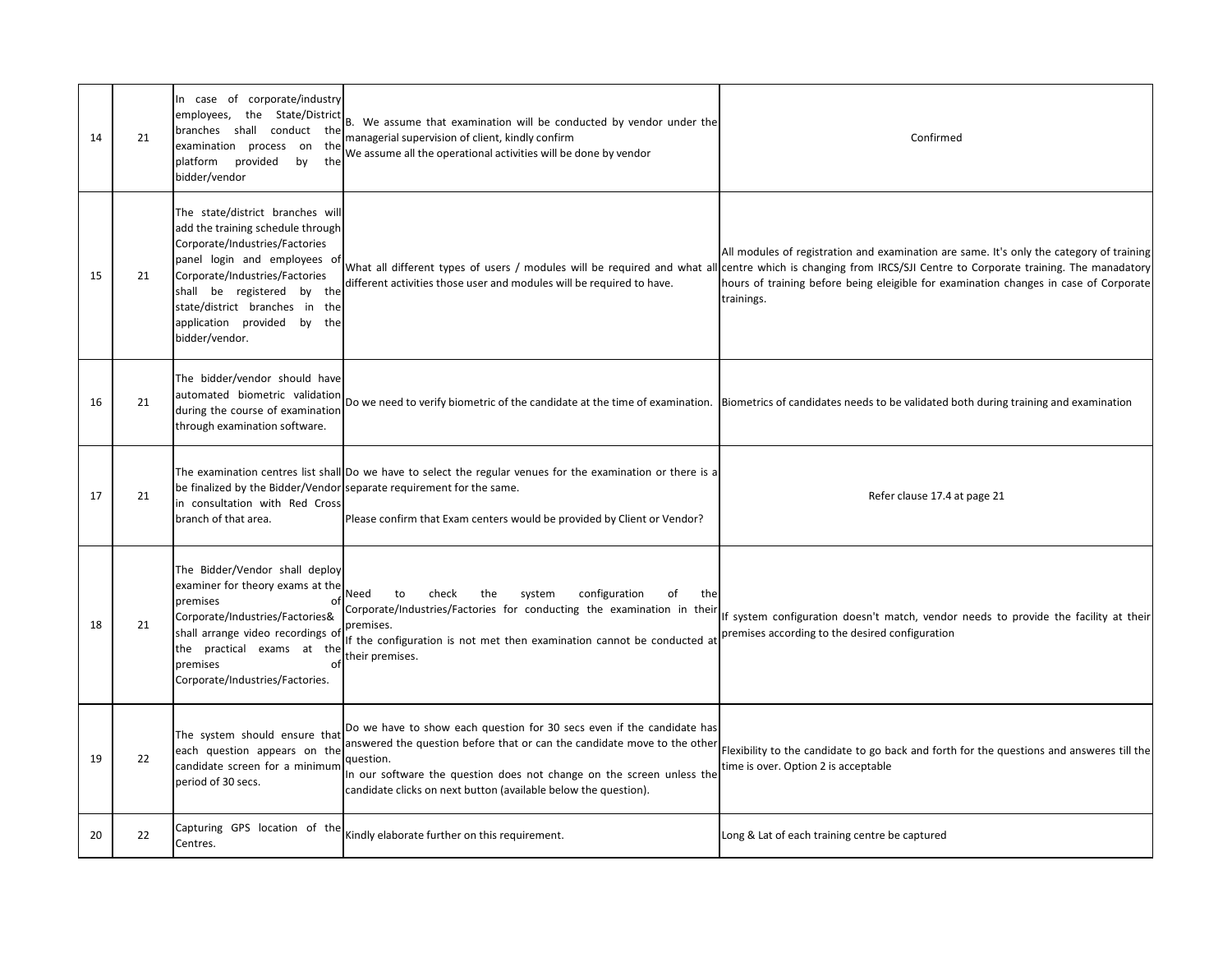| 21 | 22 | The system should ensure that<br>each question appears on the<br>candidate screen for a minimum<br>period of 30 secs. This time can<br>be customized as per IRCS<br>requirements. | We assume instead of having question wise timer, overall question paper<br>timer will also suffice the requirement, kindly confirm.                                                                                                                                                                                                                                                                                                   | OK                                                                                                                                                                                                                                                                                                                                                                                                                                                                                     |
|----|----|-----------------------------------------------------------------------------------------------------------------------------------------------------------------------------------|---------------------------------------------------------------------------------------------------------------------------------------------------------------------------------------------------------------------------------------------------------------------------------------------------------------------------------------------------------------------------------------------------------------------------------------|----------------------------------------------------------------------------------------------------------------------------------------------------------------------------------------------------------------------------------------------------------------------------------------------------------------------------------------------------------------------------------------------------------------------------------------------------------------------------------------|
| 22 | 23 | through the Bidder/Vendor own confirm.<br>Payment Gateway                                                                                                                         | A. For online payment we assume the transaction charges for online MDR charges to be borne by CLIENT (State HQ)<br>to be credited directly into CLIENT bank account.                                                                                                                                                                                                                                                                  | Pays the examination fees online payment will be borne either by CLIENT or levied to candidates. Please Refer to Payment clause at 18- "The payment to Vendor, CEL and other stakeholders of<br>the project including, IRCS NHQ, State Branch, District Branch and Training Centre shall<br>We assume the registration fees collected through online payment will need be auto debited from the bank account where all fees during registration and<br>examination will be deposited." |
| 23 | 23 | examination within 30 days of the Online exams<br>successful completion of<br>the training                                                                                        | B.Please confirm Exams will happen thought out the contract (i.e everyday)<br>D.Please share the percentage of PWD candidates.<br>A. We Assume that the PWD candidate can bring his/her own scribe for Citywise candidate count is not available.<br>exam? Please confirm                                                                                                                                                             | Refer 17.4 para 5- "The schedule of the examination could vary from place to place<br>Candidate has to appear for C. Please share historic trend of city wise candidate counts for various based on the number of registrations in the area. The availability of examination<br>Centres and linked infrastructure needs to be ensured by the Bidder/Vendor as per the<br>examination schedules."<br>There is no seperate PWD category in this case                                     |
| 24 | 23 | computers at centre, candidate's location.<br>the candidates.                                                                                                                     | Online proctored examination at A. We assume, online proctored examination would be the one which<br>the examination centre using candidate will be appearing from their own devise from their desired<br>own mobile or providing tabs to B. Online proctored (remote proctored) exam via mobile phone is not<br>advisable as its highly prone to cheating and mal practices.                                                         | OK                                                                                                                                                                                                                                                                                                                                                                                                                                                                                     |
| 25 | 23 | Before proctored examination for<br>student category, the student will<br>monitored and the link will open<br>only in the given time slot.                                        | upload his ID and click his online We assume that roll no. will be allotted to candidate when candidate<br>photo. The roll number will be registers for exam/confirms the seat, date and batch, kindly confirm.<br>allotted in his Candidate ID. The (I)Also candidate will be allowed to appear for exam only on the predefined<br>login time and closing time will be batch and not any other time apart from that, kindly confirm. | Refer tender page 23                                                                                                                                                                                                                                                                                                                                                                                                                                                                   |
| 26 | 23 | There needs to be provision to<br>debar trainers, examiners along flows after a trainer is debarded.<br>with reasons                                                              | What is the process flow of debarring the trainer, what is the expected                                                                                                                                                                                                                                                                                                                                                               | Process work flow is not to be documented in application. Only allow debarring with<br>reason and upload the orders. Once debarred, application should not allow that trainer<br>to be selected for any batch of training for a specific time                                                                                                                                                                                                                                          |